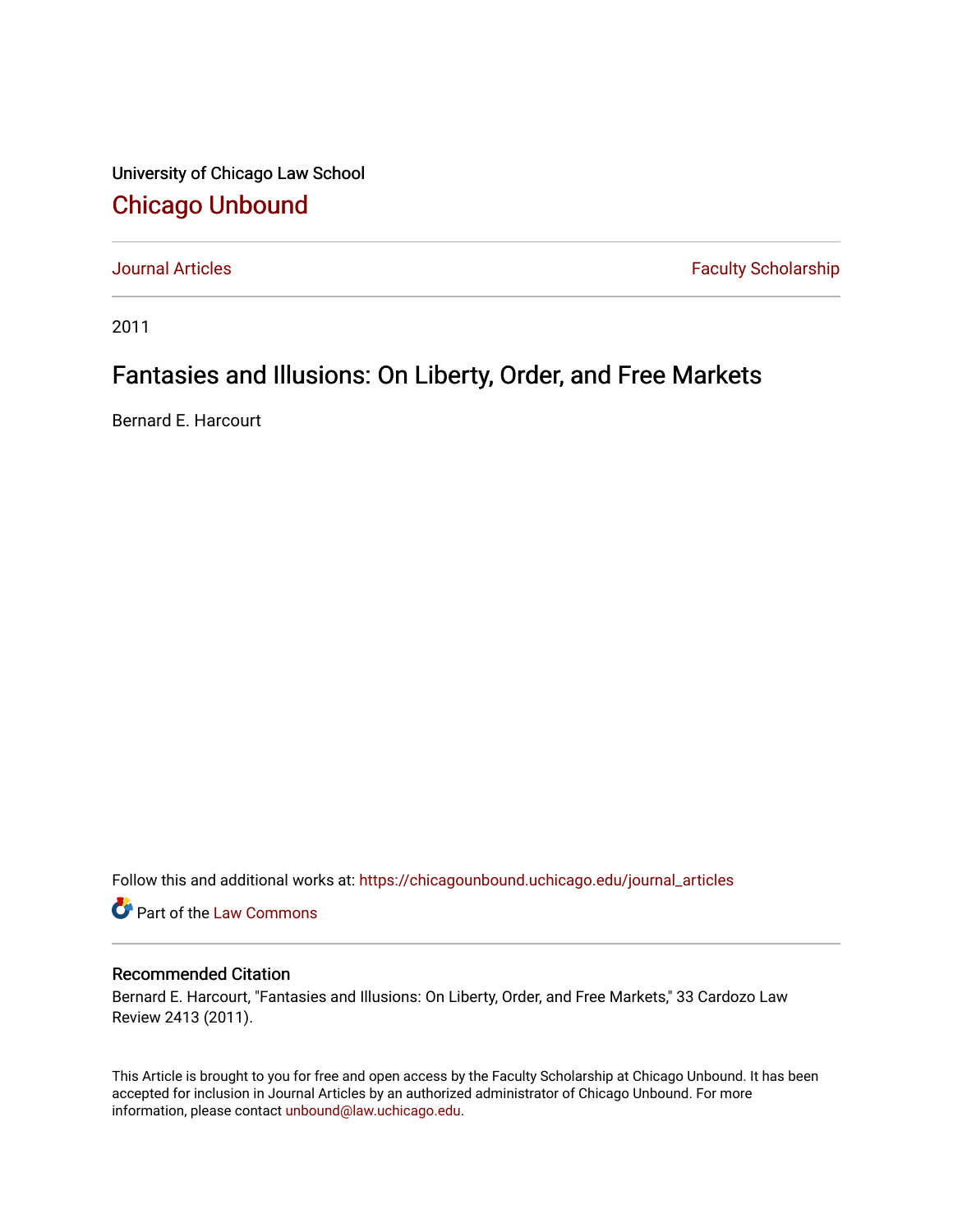## **FANTASIES AND ILLUSIONS: ON** LIBERTY, ORDER, **AND** FREE MARKETS

## *Bernard E. Harcourt\**

#### **INTRODUCTION**

In an opening passage of *The Birth of the Clinic,* Michel Foucault describes a treatment and cure for hysteria-what was called at the time *"vapeurs"* or "the neurosis of distinguished ladies."<sup>1</sup> It was an eccentric cure that Dr. Pierre Pomme developed and discussed in his **1763** treatise, *Traiti des affections vaporeuses des deux sexes.* It involved taking baths for "ten or twelve hours a day, for ten whole months"2 and resulted in what Pomme saw and described as, "membranous tissues" peeling away and "pass[ing] daily with the urine," "the right ureter also peel[ing] away and [coming] out whole in the same way," and the intestines "peel[ing] off their internal tunics" and "emerg[ing] from the rectum."3

Foucault suggests that we are today incapable of making sense of Pomme's discourse. In contrast to the medical discourse of anatomical dissection of the nineteenth century, which remains legible to us, Pomme's treatise, "lacking any perceptual base," Foucault writes, "speaks to us in the language of fantasy."4 The word Foucault uses, in the original, is *"fantasmes,"5* the form of the common genus that privi-

**<sup>\*</sup>** Julius Kreeger Professor of Law and Criminology, and Professor and Chairman of the Department of Political Science, The University of Chicago. Special thanks to Renata Salecl and Jeanne Schroeder for bringing us all together to fantasize about markets, to all the participants, and to Simon Critchley for their thoughts and comments on this essay.

<sup>1</sup> See MICHEL FOUCAULT, THE BIRTH OF THE CLINIC: **AN** ARCHAEOLOGY OF **MEDICAL** PERCEPTION ix (A.M. Sheridan Smith trans., Vintage Books 1994) **(1973);** *see also* HENRI F. ELLENBERGER, THE DISCOVERY OF THE UNCONSCIOUS: THE HISTORY **AND EVOLUTION** OF **DY-NAMIC** PSYCHIATRY **187 (1970)** (discussing Pierre Pomme's analysis of hysteria in his treatise, *Traitd des affections vaporeuses des deux sexes: oi l'on a tdchi de joindre d une thdorie solide une pratique sûre, fondée sur des observations).* 

<sup>2</sup> **FOUCAULT,** *supra* note **1,** at ix (quoting Pomme) (internal quotation marks omitted).

**<sup>3</sup>** *Id.*

<sup>4</sup> *Id.* at x.

**<sup>5</sup>** MICHEL FOUCAULT, **NAISSANCE DE LA CLINIQUE. UNE** ARCH OLOGIE **DU** REGARD MWDI-**CAL** vi **(1963)** (Fr.).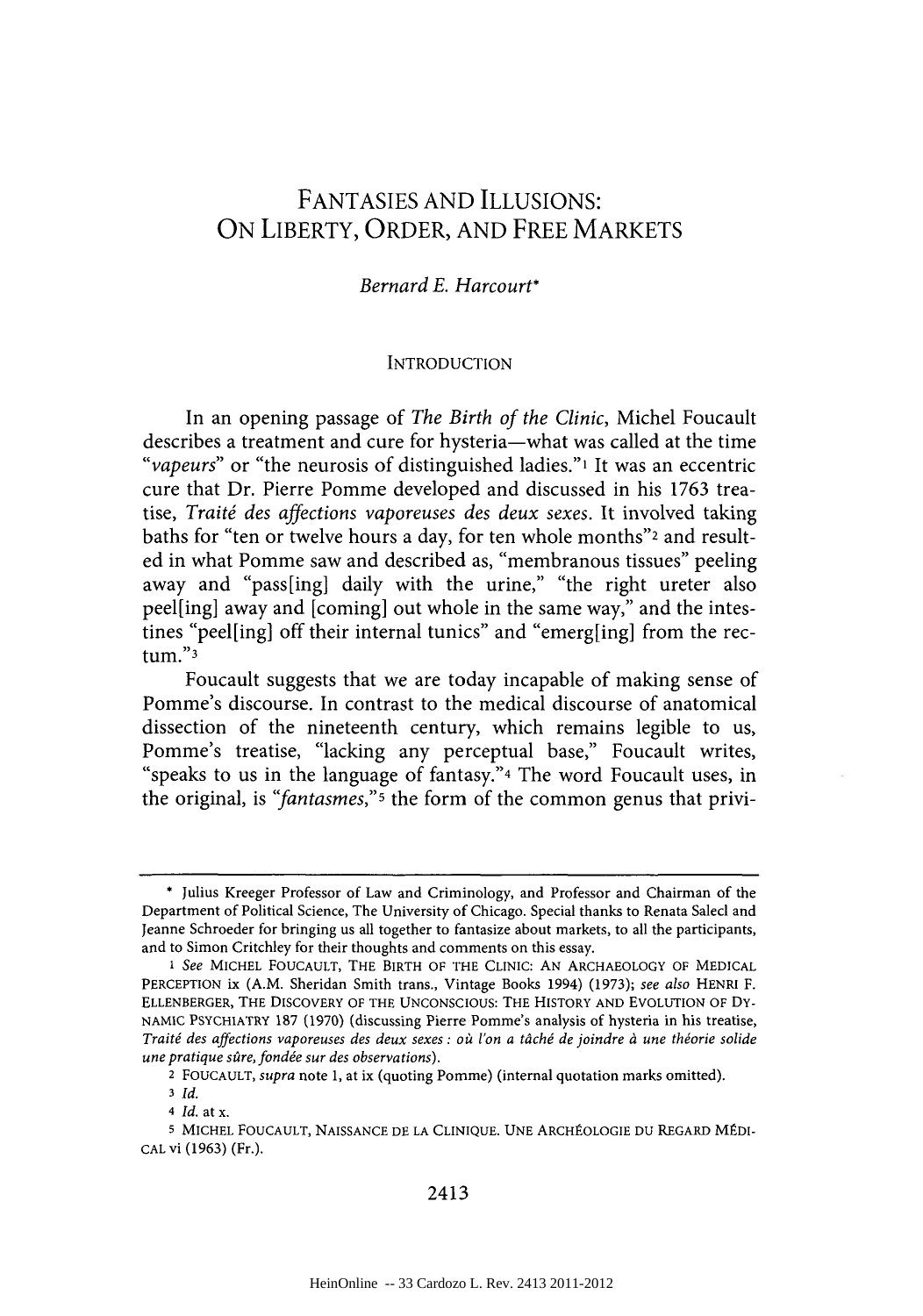leges sight. The term carries a visual, hallucinatory element.6 Maurice Merleau-Ponty, in his *Phenomenology of Perception,* writing in 1945, would deploy the term *"fantasme"* in precisely this sense of a hallucinatory vision.7 Foucault eventually would come to regret the emphasis on the visual or perceptive element, on the "gaze," on the idea of "medical perception," especially six years later in *The Archaeology of Knowledge.8* But the earlier use of the term was never meant to be exclusively visual. It was about our inability to see and say, together: to comprehend. Pomme's discourse is, today, a *"fantasme"* in that it is not, or is no longer in our realm of *truth-"dans le vrai* (within the true) of contemporary biological discourse," as Foucault would intimate.9 It is fantasy to **us** because Pomme "spoke of objects, employed methods and placed himself within a theoretical perspective totally alien" to us.<sup>10</sup> As Foucault explained a year later in his inaugural lecture at the Collège de France, "one would only be in the true. **..** if one obeyed the rules of some discursive 'policy' which would have to be reactivated every time one spoke."<sup>11</sup>

Earlier in the century, in **1927,** Sigmund Freud published *The Future of an Illusion,* using the term "illusion" to capture the notion of a *desired* set of beliefs. 12 The guiding principle of usage was wish fulfillment, or as he wrote, "fulfillments of the oldest, strongest and most urgent wishes of mankind."3 The German term Freud used was *"einer Illusion,"l4* a term intended to connote the strength of the beliefs: "The secret of their strength lies in the strength of those wishes," Freud explained.15 Religious belief, which Freud defined as "teachings and assertions about facts and conditions of external (or internal) reality which tell one something one has not discovered for oneself and which lay claim to one's belief,"16 are illusions; but as illusions, they are not the same thing as errors, nor are they necessarily erroneous. "Illusions need

*<sup>6</sup> See* **CENTRE NATIONAL DE** RESSOURCES **TEXTUELLES ET** LEXICALES, http://www.cnrtl.fr/ definition/phantasme (last visited Apr. **10,** 2012) (Fr.) (defining "phantasme").

*<sup>7</sup> See* **MAURICE** MERLEAU-PONTY, **PH NOMENOLOGIE DE LA** PERCEPTION 344 (1945) (Fr.) ("Je voyais en marge de mon champ visuel et **A** quelque distance une grande ombre en mouvement, je tourne le regard de ce côté, le fantasme se rétrécit et se met en place : ce n'était qu'une mouche près de mon œil. *J'avais conscience de voir une ombre et j'ai maintenant conscience de n'avoir vu qu'une mouche.").*

*<sup>8</sup> See* **MICHEL FOUCAULT,** THE ARCHAEOLOGY OF **KNOWLEDGE** *&* THE **DISCOURSE ON LANGUAGE** 54 n.1 (Tavistock Publ'ns Ltd. **1972)** ("In this respect, the term *'regard* m6dical' used in my *Naissance de la clinique* was not a very happy one.").

**<sup>9</sup>** *Cf id.* at 224 (discussing Mendel).

**<sup>10</sup>***Cf id.* (discussing Mendel).

**<sup>11</sup>** *Id.*

**<sup>12</sup>***See* **SIGMUND FREUD,** THE **FUTURE** OF **AN ILLUSION** (James Strachey trans., **1961).**

**<sup>13</sup>***Id.* at **30.**

**<sup>14</sup>***Id.*

**<sup>15</sup>***Id.*

**<sup>16</sup>***Id.* at **25.**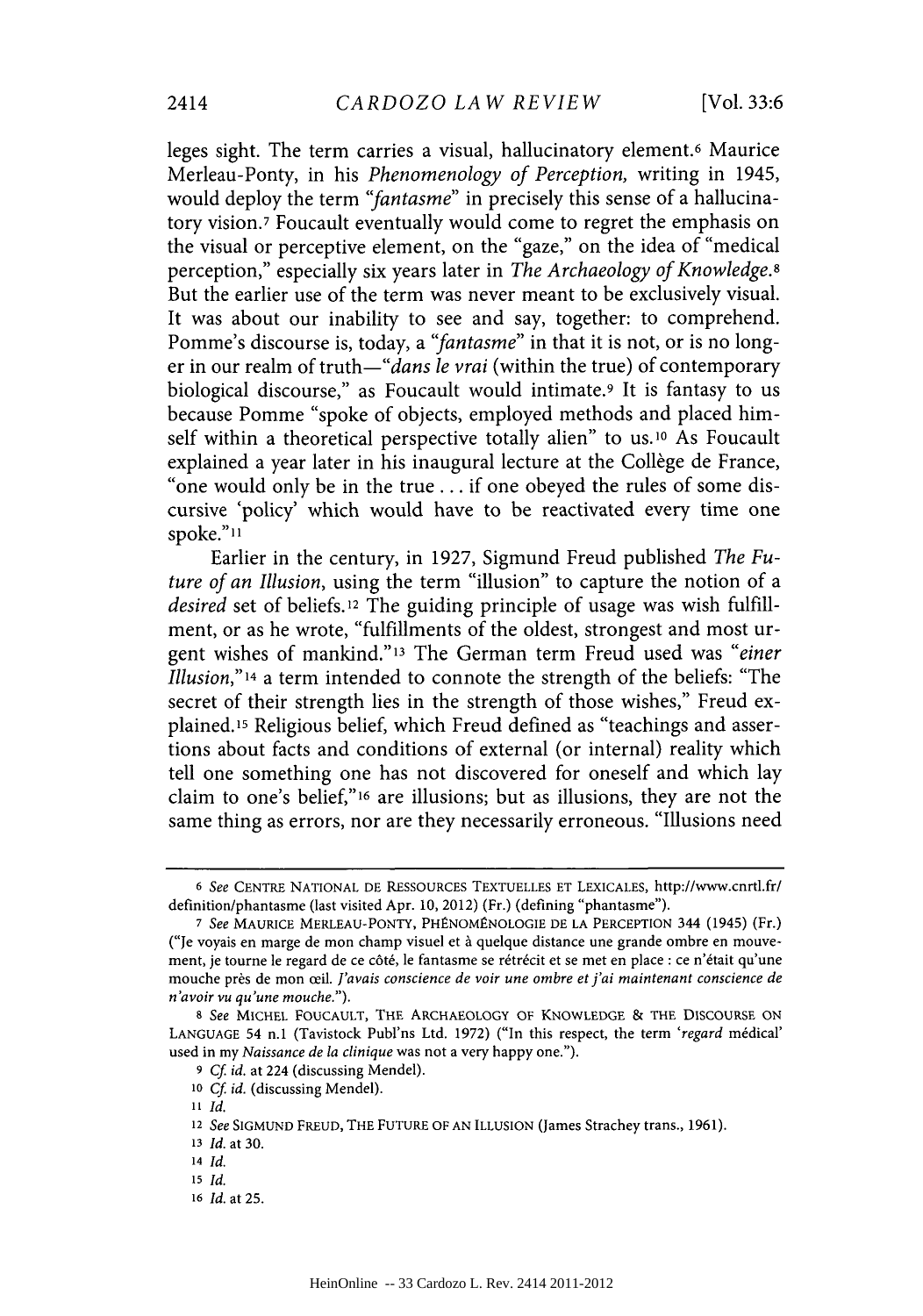not necessarily be false—that is to say, unrealizable or in contradiction to reality."17 Similarly, they are also not the same as delusions, whose essential character is to be "in contradiction with reality."18 "Thus we call a belief an illusion when a wish-fulfillment is a prominent factor in its motivation, and in doing so we disregard its relations to reality, just as the illusion itself sets no store **by** verification."l9

Sixty years earlier, in **1867,** Karl Marx had famously used the metaphor of the "phantasmagoria"-the theatrical use of a *laterna magica* to project frightening images on a screen-to describe commodity fetish**ism.20** Here too, religion played an important role as a central analogy for this form of mystification: "In order **...** to find an analogy we must take flight into the misty realm of religion," Marx claimed. "There the products of the human brain appear as autonomous figures endowed with a life of their own, which enter into relations both with each other and with the human race."21 The same is true with things *qua* commodities, Marx explained: "It is nothing but the definite social relation between men themselves which assumes here, for them, the [phantasmagoric] 22 form of a relation between things."23 The idea, here too, involves an optical illusion. And, of course, Marx used the notion of perception, of the optic nerve, of sight, as a way to distinguish this particular phenomenon—the fetishism of commodities—from our perceptible senses:

In the same way, the impression made **by** a thing on the optic nerve is perceived not as a subjective excitation of that nerve but as the objective form of a thing outside the eye. In the act of seeing, of course, light is really transmitted from one thing, the external object, to another thing, the eye. It is a physical relation between physical things. As against this, the commodity-form, and the value-relation of the products of labour within which it appears, have absolutely no connection with the physical nature of the commodity and the material [*dinglich*] relations arising out of this.<sup>24</sup>

Marx's discussion of commodity fetishism is steeped in visual allegories-in sight and optics. The phantasmal dimension of Marx was

<sup>21</sup>*Id.*

**24** *Id.*

*<sup>17</sup>Id. at* **31.**

**<sup>18</sup>***Id.*

**<sup>19</sup>** *Id.*

<sup>20</sup>**1** KARL MARX, CAPITAL: **A** CRITIQUE OF POLITICAL **ECONOMY 165** (Ben Fowkes trans., Vintage Books **1977).**

<sup>22</sup> Though it is translated as "fantastic" in this and most other English translations, it should read "phantasmagoric" as in the original German where it is *"die phantasmagorische Form." See generally* **CAROLINE EVANS,** FASHION **AT** THE **EDGE: SPECTACLE,** MODERNITY, **AND DEATHLI-**NESS **89** n.4 **(2007); DAVID** KAZANJIAN, THE COLONIZING TRICK: **NATIONAL CULTURE AND** IMPERIAL CITIZENSHIP **IN** EARLY AMERICA **228** n.52 **(2003).**

**<sup>23</sup>***MARX,supra* note 20, at **165.**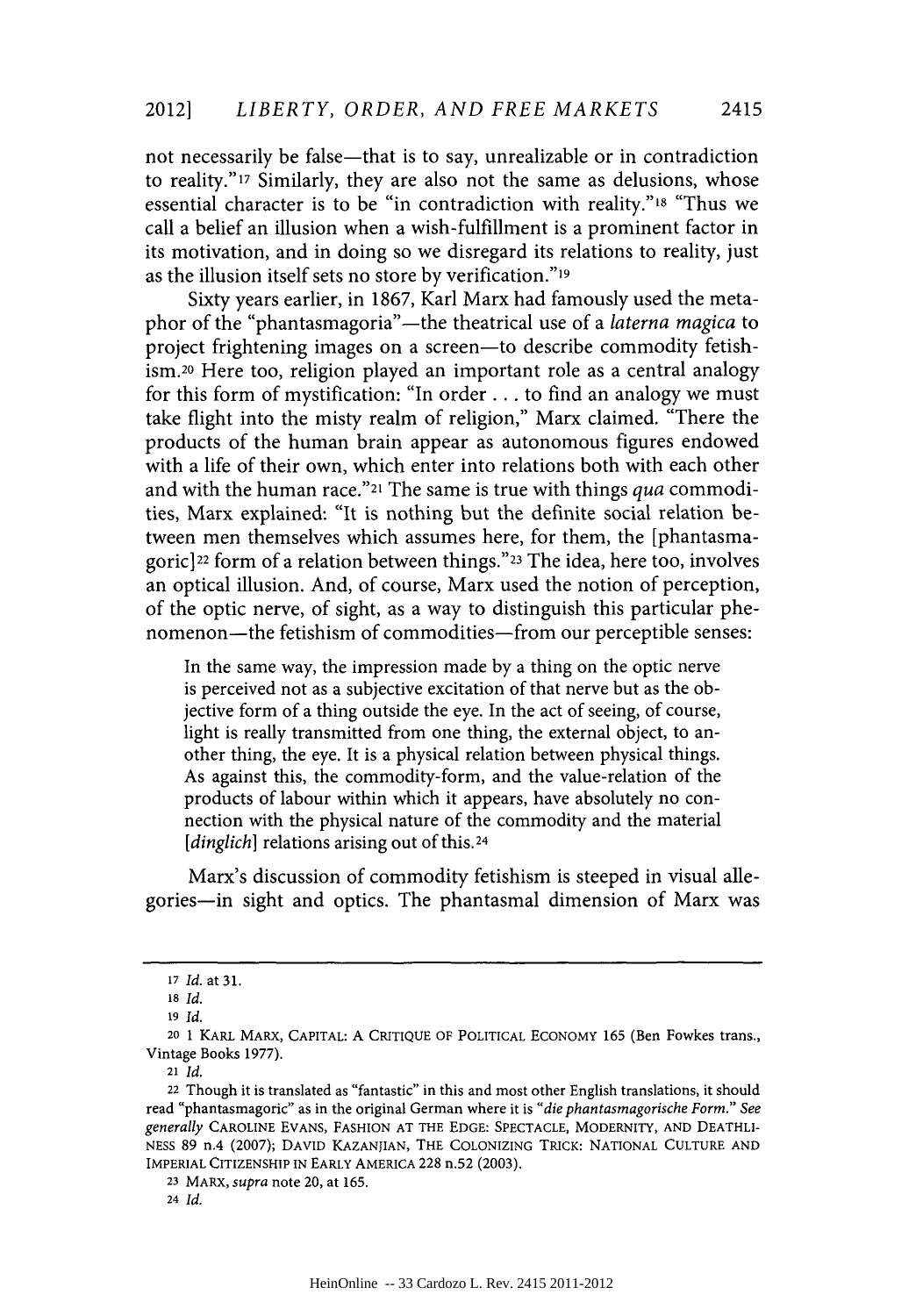pronounced.25

Foucault's *fan tasmes, Freud's illusion,* and Marx's *phantasmagoria:* these represent, to my mind, a surprising inversion of the signifier. **I** would have expected Foucauldian *illusions, Freudian fantasies, and,* well, Marxian *ideologies.* But their texts resist, even though the subsequent history of usage would vary. Psychoanalysis, as we all know, would embrace the notion of fantasies,<sup>26</sup> while Foucault would eventual**ly** reject, vehemently, the concept of illusions,27 and the Frankfurt School would turn, as we know well, to *Ideologiekritik.28*

How then do these terms-phantasms and fantasies, illusions and delusions, ideologies--relate to each other when we are dealing with a phenomenon like "the market"? Today, we so often imagine markets as living, volitional, or agentic objects, as things onto which we project social relations, or as entities with autonomous or quasi-autonomous existence. It is commonplace, today, as Jean and John Comaroff suggest, "to displace political sovereignty with the sovereignty of *'the* market,' as if the latter had a mind and a morality of its own."29 Our fantasies of the "free market" join together the imaginary of a living market with the desire for freedom, giving birth to this organism of the market that can exist freely, that can manage itself and flourish and prosper, that can regulate itself, and that can shower benefits on us all. (Though, of course, if it is in fact a living thing, then it could equally well be satanic, a little devil, a monster).

How exactly do we theorize the fantasy versus the illusion? How do the different ways in which we describe our imagination of the marketwhether in terms of fantasies, illusions, ideologies, or some other kin term-reflect different dimensions of that imagination? And how can we make progress, if necessary, if possible, in formulating a better way of exploring and discussing all this? These are the tasks of this essay. First, to explore how each one of these connected terms helps describe our imagination of the market today-our fantasies of orderliness, our desire for freedom, our myth of the free market. Second, to move forward in articulating a more productive formulation in furtherance of a critical enterprise.

**<sup>25</sup>** Marx also deployed the notion of illusion; the monetary system, for instance, Marx described explicitly as "the illusions of the Monetary System." *Id.* at **176;** *see also* **JACQUES** DERRIDA, *What is Ideology? in* **SPECTERS** OF MARX: THE **STATE** OF THE DEBT, THE WORK OF **MOURNING** *&* THE **NEW** INTERNATIONAL (Peggy Kamuf trans., 1994).

**<sup>26</sup>**This is especially apparent in Slavoj Ziiek's reading of Lacan. See **SLAVOJ** 212EK, THE **PLAGUE** OF FANTASIES **(1997);** *see also* **SLAVOJ Z12EK,** *From* Che vuoi? *to Fantasy: Lacan with Eyes Wide Shut, in* How To READ **LACAN** 40 **(2007).**

*<sup>27</sup>See infra p.* **107.**

<sup>28</sup> See RAYMOND GEUSS, THE **IDEA** OF **A** CRITICAL THEORY: HABERMAS *&* THE FRANKFURT **SCHOOL** 39-41 **(1981)** (contrasting ideology, illusion and delusion). *See generally id.* at 26-44.

**<sup>29</sup>**Jean Comaroff *&* John L. Comaroff, *Millenial Capitalism: First Thoughts on a Second Coming,* 12 **PUB.** CULTURE **291, 333** (2000).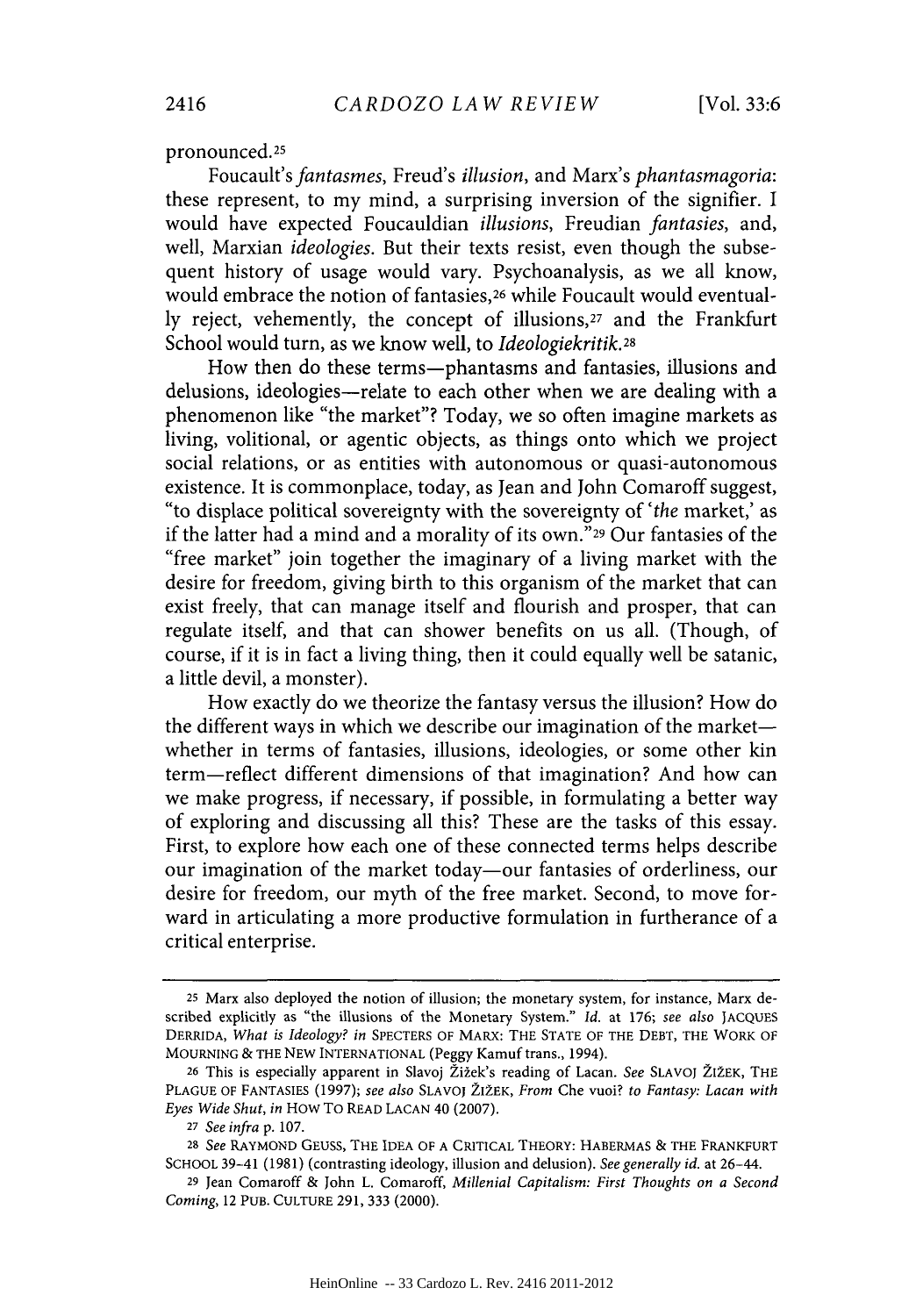#### **I. IMAGINING** THE FREE MARKET: **FANTASIES AND ILLUSIONS**

In her marvelous book *Choice,* Renata Salecl explores our latemodern anxiety over choosing through the lens of the Lacanian concept of "the Big Other"-the imaginary social order of language, institutions, and culture that make up our social space.<sup>30</sup> This imaginary social order, Salecl suggests, mediates our anxiety with choice-choice that has become a central, identifying notion of late-modernity. Through various mechanisms, we find ways of binding ourselves precisely in order to limit choice. Salecl writes: **"[M]y** claim is that people already form their own self-binding mechanisms, although these are not developed consciously: they are not 'rational' strategies. People limit their choices **by** themselves, or they act as though someone else had imposed limits for them."31

In her text, Salecl discusses Dany-Robert Dufour's provocative suggestion that "in postmodernity there is no more symbolic Big Other" and that "in such a society the market becomes the Big Other."32 That would be the free market, I take it-which seems entirely right, in important and intriguing ways. The orderliness of the free market and the lack of choice—the *naturalness* of the free market—are central to alleviating our anxiety. The combination of order and liberty seems to be precisely what relieves us of choice. Salecl adds: "In order to find at least temporary stability in terms of our identity, we create a fantasy scenario about the consistency of the social sphere we inhabit."33

It is this notion of a fantasy scenario that brings us to the heart of our inquiry and of this symposium on fantasy and markets-and it raises the central question of the different valences of the terms illusion and fantasy. Let's see if we can make any progress with the terms themselves.

The element of desire in the notion of "fantasy," naturally, emphasizes wish fulfillment in the Freudian sense, but also an idea of playfulness. There is something enjoyable, often libidinal, which satisfies the person who believes. It satisfies a desire. It tastes good. Think of the illustrations that Freud uses in his own discussion: the middle-class girl who imagines that a prince will sweep her away, the alchemist who believes that he can turn metals into gold, our hope that children are "creatures without sexuality," or even racist beliefs like those of "certain nationalists that the Indo-Germanic race is the only one capable of civilization."34

It is never clear, of course, whether fantasies benefit or harm us.

**<sup>30</sup>***See* **RENATA SALECL, CHOICE 59** (2010).

**<sup>31</sup>***Id. at* 145.

**<sup>32</sup>***Id. at 67.*

**<sup>33</sup>***Id. at 59.*

<sup>34</sup>**FREUD,** *supra* note 12, *at* **30-31.**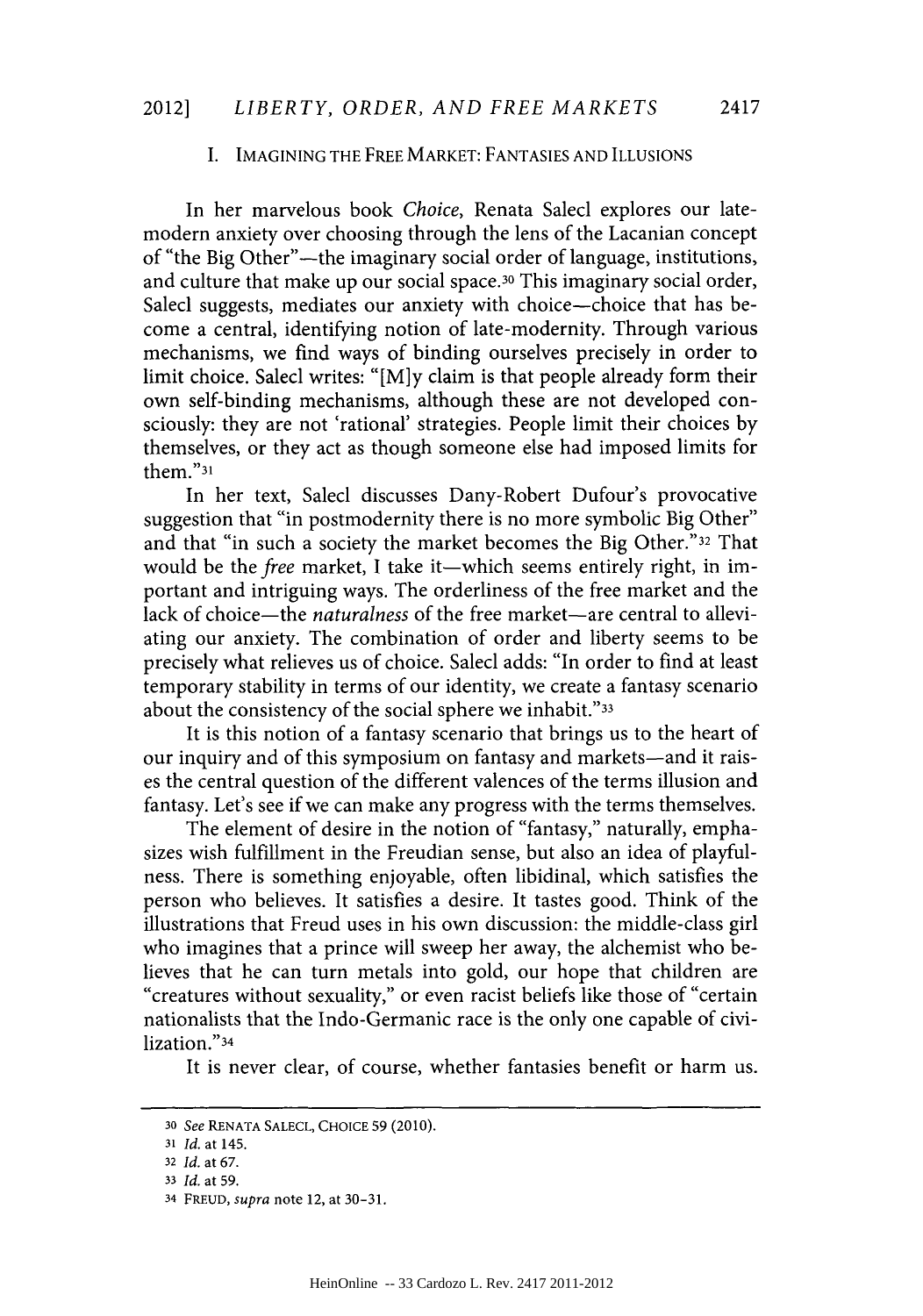They do both. Surely though, they are not *only* harmful. Fantasies can make life bearable, though they can also lead us to error. As compared to delusions, or even illusions perhaps, fantasies can be a wonderful escape. The funny thing about fantasies, though, is that sometimes they are so extravagant or unrestrained that the person fantasizing should know, herself, that they are unreal. In that sense, the person may be complicit in the act of fantasizing.

**By** contrast, the illusion is less playful or libidinal, at least today. It is more closely related to the delusion, a term that underscores, first, clear departure from reality, but second and more importantly, the idea of unflattering self-deception. The person who believes, in the case of a delusion, is deceiving herself often in a grandiose manner. She bears responsibility. She is somehow the creator; she gave birth to that deception. Both the illusion and delusion have a strong element of the phantasm, which underscores the spectral element—the visual—but through that, the idea of projection, raising the question of agency and subjectivity: who is it that is projecting the image? The phantasmagoria may have created a spectral, haunting image on the background of the theatre stage, but it required someone projecting the image.

Some of this is reflected in Raymond Geuss's discussion of Freud's distinction between error *("Irrtum"), illusion ("Illusion"),* and delusion *("Wahnidee") in The Future of an Illusion.* On Geuss's reading, the Freudian error consists in no more than "a normal, everyday, false factual belief, e.g. the belief that Sigmund Freud was born in Vienna."35 **By** contrast, the Freudian delusion is, according to Geuss, "a false belief an agent holds *because* holding this belief satisfies some wish the agent has";36 the example here is of "a man who falsely believes that he is Charlemagne because this belief satisfies his wish to be an important historical personage."37 And the Freudian illusion, as we saw earlier, may or may not be false or in error, but "is held **by** the agent because it satisfies a wish."38 Here is Geuss's rendition of the example of the middle-class girl who believes-or, rather, has the "illusion"-that a prince will come sweep her away: "It may in fact turn out that a prince does come and marry her-in Freud's Vienna there were such princes around, although probably not very many, so the girl's chances were rather slim-but the reason she believes that she will marry a prince is that this belief satisfies some wish she has."39

**<sup>35</sup>GEUsS,** *supra* note **28,** at **39.** He was born in Freiberg, in Mhren, Moravia, in the former Austrian Empire; incidentally, his birth name was Sigismund Schlomo Freud.

**<sup>36</sup>** *Id.*

**<sup>37</sup>**Id. at **39.** Notice that this, of course, would verge on a diagnosable mental illness under contemporary standards; elsewhere, Geuss uses the terms "delusion" and "false consciousness" interchangeably. *See, e.g., id.* at **19-20, 60.**

**<sup>38</sup>***Id.* at **39.**

**<sup>39</sup>***Id.* at **39.**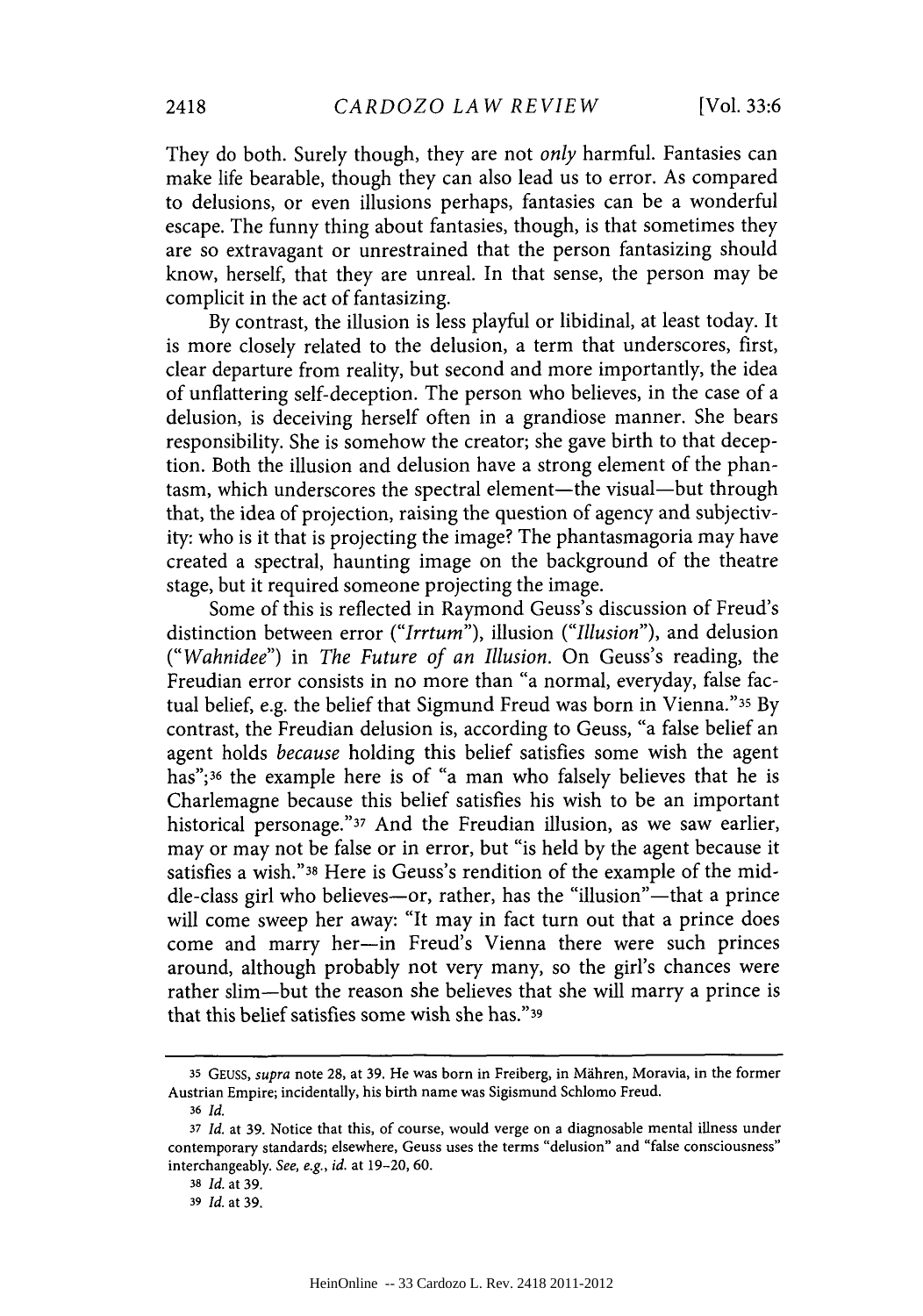The difficulty in all this, of course, is that the signifier shifts along with the signified. As Geuss elegantly notes, even Freud's treatment "is not as clear and unambiguous as one might wish."40 The terms are defined differently in different contexts, and the theorists themselves shift course from one text to another. There is no Archimedean point. Foucault's writings are a good illustration.

During the early 1970s, Foucault used the term "illusion" freely. In his 1974 lectures on *Psychiatric Power,* in fact, Foucault would use the term to pinpoint one of his more penetrating interventions—the claim about the illusion of Man:

What I call Man, in the nineteenth and twentieth centuries, is nothing other than the kind of after-image [image rémanente] of this oscillation between the juridical individual **...** and the disciplinary individual **....** [And] from this oscillation between the power claimed and the power exercised, were born the *illusion* and the reality of what we call Man.41

Similarly, in those lectures, and in *1975* in *Discipline and Punish,* Foucault drew importantly on the notion of optics and optical illusions to discuss *the panopticon* prison.42

However, a few years later, Foucault would reject the term "illusion"-as well as, for that matter, the word "error" (and, of course, "ide**ology"43).** For Foucault, regimes of truth are **by** no means a mere illusion, even though they are made to appear and eventually will disappear. Madness, delinquency, and sexuality are not illusions, even if they are the product of a whole series of practices that gave birth to something that did not exist beforehand and continues not to exist.<sup>44</sup> Foucault's project, he himself would emphasize, did *not* seek to demonstrate that these things are no more than "villainous illusions or ideological products that must be dissipated in the light of reason"—"*de vilaines illusions ou des produits idéologiques à dissiper à la [lumière] de la raison enfin montée à son zenith.*"<sup>45</sup> Instead, as Foucault explained in his lectures on *The Birth of Biopolitics* in **1979,** "The goal of these studies is to demonstrate how the pairing of series of practices and regimes of truth

*<sup>40</sup>See id. at* **39.**

**<sup>41</sup> MICHEL FOUCAULT,** PSYCHIATRIC POWER: **LECTURES AT** THE **COLLEGE DE FRANCE, 1973-** 1974, at **58** (Jacques Lagrange ed., Graham Burchell trans., **2003)** (emphasis added).

*<sup>42</sup>* See, e.g., *id.* at **77; MICHEL** FOUCAULT, DISCIPLINE **AND PUNISH:** THE BIRTH OF THE PRIS-**ON 200-02** (Alan Sheridan trans., **2d** ed. **1995) (1977).**

**<sup>43</sup>**Foucault was more consistent in resisting the term "ideology." For a general discussion, see Bernard **E.** Harcourt, *Radical Thought from Marx, Nietzsche, and Freud, Through Foucault, to the Present: Comments on Steven Lukes's* In Defense of "False Consciousness," 2011 **U. CHI. LEGAL** F. **29 (2011);** and Foucault's discussion of ideology in **FOUCAULT,** *supra* note **8,** at 184.

**<sup>44</sup>***See* MICHEL FOUCAULT, **NAISSANCE DE LA** BIOPOLITIQUE: **COURS AU COLLEGE DE FRANCE 1978-1979,** at 21-22 (2004) (Fr.).

**<sup>45</sup>***Id.* at **21.**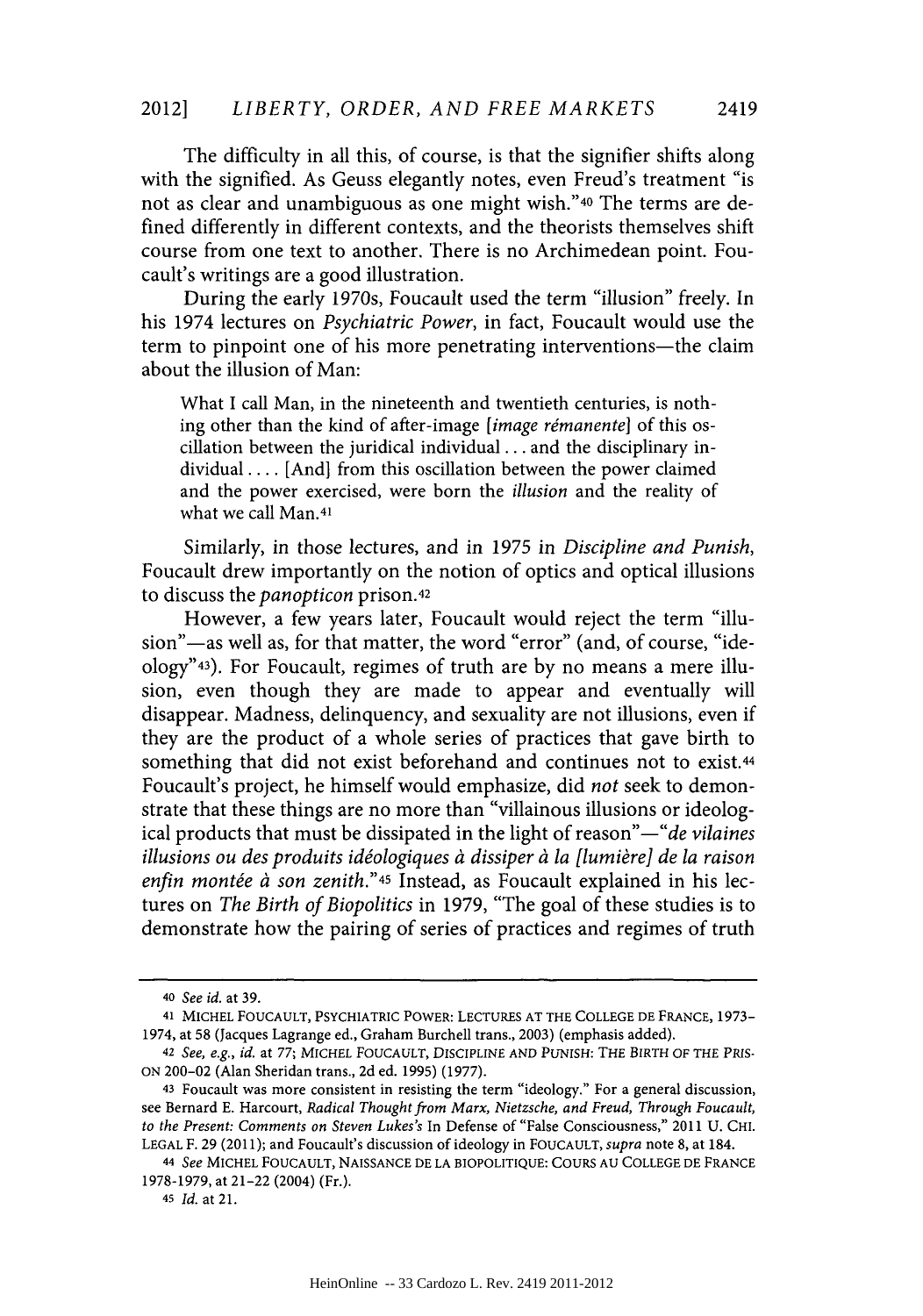forms an apparatus of knowledge-power that marks effectively in reality that which does not exist and submits it to the exclusion of truth and falsity."46 Nevertheless, in all his investigations, these things that still do not exist, even though they have been born and are indeed something real, are not mere illusions: "They are not an illusion since it is precisely a set of practices, of real practices, that have established them and mark them imperiously in the real."47

Foucault's own usage of the term "illusion" would shift over time as he toiled over the signification he would give the concept. But of this, of course, we are all familiar-we who toil over words for a living. None of the terms has a natural content or valence. In the end, exploring the somewhat contingent dimensions of each word may not be as helpful as examining closely the object itself—the free market. So let me turn there.

#### **II.** PROPOSING **A** THEORY OF THE IMAGINARY

Here, then, is the most precise articulation of what **I** would call the fantasy or the illusion of free markets. First, there is a widely shared, dominant belief in this country that free markets are better and more efficient than government regulation; that, in effect, the state tends to be incompetent when it comes to economic regulation. This is captured well **by** Barack Obama, who stated, during the **2008** campaign, that free markets are "the best mechanism ever invented for efficiently allocating resources to maximize production."48 The opinion polls offer ample support. For instance, in a *Financial Times/Harris* Poll opinion poll conducted in September **2007,** forty-nine percent of respondents in the United States answered affirmatively-in contrast to seventeen percent who responded negatively—to the question: "Do you think a freemarket, capitalist economy (an economic system in which prices and wages are determined **by** unrestricted competition between businesses, with limited government regulation or fear of monopolies) is the best economic system or not?"49 In a twenty-nation poll conducted **by** the Program on International Policy Attitudes (PIPA) at the University of

<sup>46</sup>*Id. at* 22.

<sup>47</sup>*Id.* Foucault would develop these themes as well in his lecture, Michel Foucault, Qu'est-ce que la critique? [Critique et *Aufldrung], Socidtdfranfaise de philosophie* (May **27, 1978),** *in* **BULLETIN DE LA SOCIETE** FRANQAISE **DE** PHILOSOPHIE, t. LXXXIV, **1990, p. 35-63,** *translated in* MICHEL FOUCAULT, THE POLITICS OF TRUTH 41-82 (Sylvère Lotringer ed., 2007).

<sup>48</sup> David Leonhardt, *A Free-Market-Loving, Big-Spending, Fiscally Conservative Wealth Redistributionist,* N.Y. TIMES, Aug. 24, **2008,** at MM30.

<sup>49</sup>*See* Press Release, Harris Interactive, Six Nation Survey Finds Little Enthusiasm for Free Market Capitalism in Western Europe or the United States (Sept. **27, 2007),** *available at* http:// www.harrisinteractive.com/vault/Harris-Interactive- Poll-Research-FT-economics-2007-09.pdf.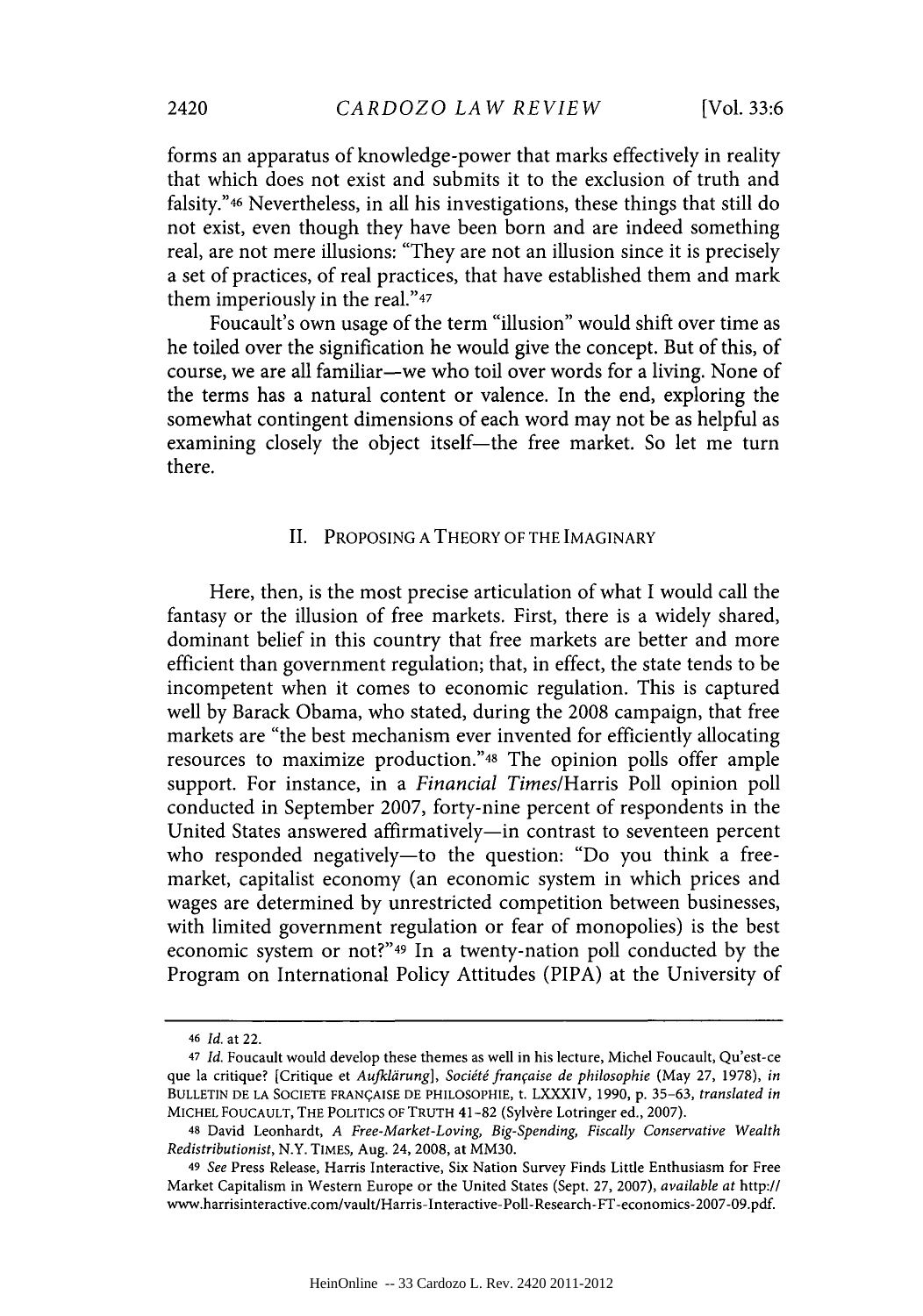Maryland, researchers found that an average seventy-one percent of respondents in the United States agree with the statement that "[tihe free enterprise system and free market economy is the best system on which to base the future of the world"; only twenty-four percent of respondents disagreed with that statement.<sup>50</sup> Although those polling results preceded the Great Recession of **2008,** they continue to reflect contemporary reality. In August and September **2009,** a Gallup Poll survey found that the majority of Americans "believed that there was either too much regulation, or about the right amount," whereas only a quarter of Americans felt there was "too little government regulation of business and industry."51 In another poll conducted in January 2010, Gallup found that fifty-seven percent of Americans were "worried that there will be too much government regulation of business," with only thirtyseven percent of Americans worrying that there will not be enough.<sup>52</sup> On a related question, Gallup discovered that "[h]alf of Americans believe the government should become less involved in regulating and controlling business, with 24% saying the government should become more involved and 23% saying things are about right."<sup>53</sup> There is a dominant belief in this country that the free market system is better than government regulation.

Second, this shared conviction rests on an underlying belief that free markets actually exist, in other words that there can be spaces of voluntary, compensated economic exchange that are not or are less regulated, or that are self-regulated. It is premised, in essence, on *either a* categorical distinction between free markets and regulated economies or, alternatively, on a spectrum from free to regulated market economies. This is evident from the very questions posed in the polling data: underlying the questions and answers is a shared belief that some forms of economic organization involve more, and others less, government regulation. To most people, this is simply assumed; but it is nevertheless important to spell it out here because, in truth, it represents a complex production of truth, firmly held, and deeply entrenched, with a long history going back at least to the Physiocrats, Adam Smith, and eighteenth century debates over public economy. The contemporary idea of the efficiency of competitive markets traces back to the introduction of the idea of natural order into economic thought in the writings of

*<sup>50</sup>See* Program on International Policy Attitudes, 20-Nation Poll Finds Strong Global Consensus: Support for Free Market System; But Also More Regulation of Large Companies, *available at* http://www.globescan.com/news-archives/pipamarket.html (last visited Apr. **10,** 2012).

*<sup>51</sup> See* Frank Newport, *Americans Leery of Too Much Gov't Regulation of Business: Republicans in Particular Are Worried About Too Much Government Regulation,* **GALLUP.COM** (Feb. 2, 2010), http://www.gallup.com/poll/1 25468/Americans- Leery-Govt-Regulation-Business.aspx.

**<sup>52</sup>***Id.*

**<sup>53</sup>***Id.*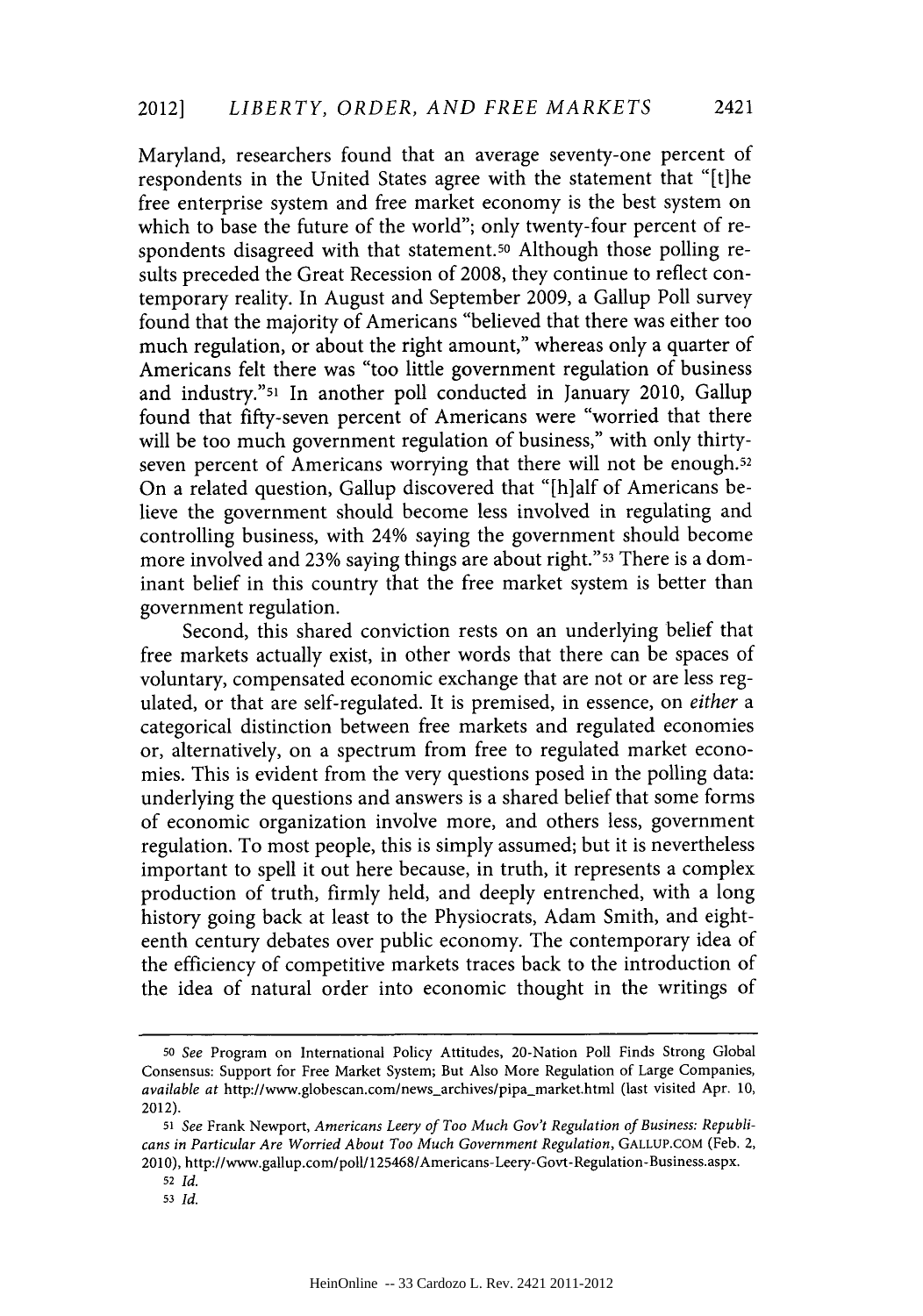François Quesnay, Mirabeau, and Le Mercier de la Rivière. It traces back to their famous *Tableau Économique*, which was one of the first conceptualizations and visualizations of a space of economic exchange that could thrive best without governmental interference. **54**

Third-and here is where matters become more contested-the free market does not exist. The categorical distinction between free and regulated economies-or the spectrum, if you prefer, since a spectrum is no more than a graduated expression of binary difference-is erroneous and misleading. As **I** argue in *The Illusion of Free Markets,* there is no such thing as a free market: all markets, all forms and venues of economic exchange are man-made, constructed, regulated, and administered **by** often complex mechanisms that necessarily distribute wealth in large and small ways.<sup>55</sup> The state is always present in market organization and its level of involvement does not change much. In a purported**ly** free market, the state is just as present, enforcing private contracts, preventing and punishing trespass on private property, overseeing, regulating, and enforcing through criminal, administrative, and civil sanctions the market transactions themselves, and distributing wealth through the tax code, military spending, bureaucratic governance, and myriad other means. The state creates, maintains, and regulates free markets extensively—criminalizing market bypassing, fraud, misrepresentation, and other deviations from the "orderly" course of human affairs. Whenever the state is not explicitly directing economic behavior or setting prices-as, for instance, in controlled economies-it is nevertheless present in equal magnitude, enforcing breaches of contract, criminalizing insider trading, corners, and unfair trade practices, defining and protecting private property, and punishing black-market activity. In the end, the categories of free and regulated markets are misleading heuristic devices.

Fourth, and finally, these misleading categories are deeply entrenched in our systems of knowledge and belief, and they have real effects-what we would call, in French, "des effets de vérité." Even though they are not themselves true, correct, or accurate, they have "truthful" effects on the real world. They are not mere mistakes that can easily be corrected. The belief in free markets has produced a significant redistribution of wealth in society. It has legitimized the fantasy of less regulation-of what has been euphemistically called "deregulation." **By** playing on this fantasy, the financial and political architects of our economy over the past four decades-both Republicans and Democrats-have been able to mask massive redistribution of wealth **by** claiming they were simply "deregulating" the economy, when all along

**<sup>54</sup>** *See* **BERNARD E. HARCOURT, THE ILLUSION OF FREE MARKETS: PUNISHMENT AND THE MYTH OF NATURAL ORDER 86-87 (2011).**

**<sup>55</sup>***Id. at* **176-90.**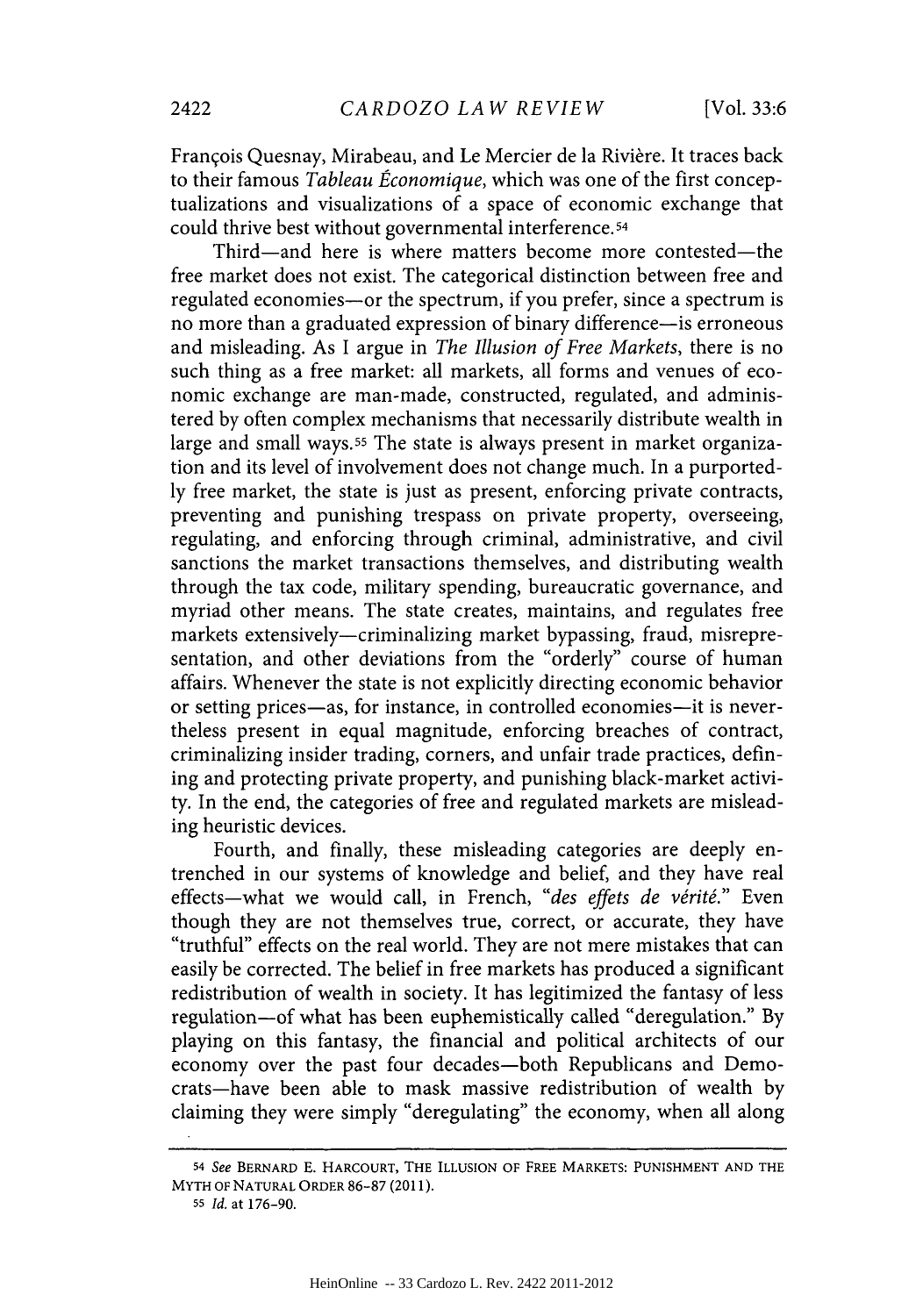they were actually *re-regulating* for the benefit of their largest campaign donors.

Re-regulation of the economy over the past forty years has had tangible effects on distributions of wealth in the country. As the sociologist Douglas Massey minutely documents in his book *Categorically Unequal,* following decades of improvement, the income gap between the richest and poorest in this country has dramatically widened since the 1970s, resulting in what social scientists now refer to as a "U-curve" of increasing inequality.56 Recent reports from the Census Bureau confirm this, with new evidence emerging last month that "the number of Americans living below the official poverty line, 46.2 million people, was the highest number in the **52** years the bureau has been publishing figures on it."s? Today, twenty-seven percent of African-Americans and twentysix percent of Hispanics in this country-more than one in four-live in poverty.58 One in nine African-American men between the ages of twenty and thirty-four are incarcerated. Not to put too fine a point on it: today, as Nicholas Kristof of the *New York Times* reports, "the 400 wealthiest Americans have a greater combined net worth than the bottom **150** million Americans"; "[t]he top 1 percent of Americans possess more wealth than the entire bottom **90** percent"; and "in the Bush expansion from 2002 to **2007, 65** percent of economic gains went to the richest 1 percent."59 These are real effects shaped, in part, **by** the dominant belief in free markets, privatization, and "deregulation."

This, **I** take it, would be one precise articulation of a possible claim of illusion or fantasy. Naturally, it raises a number of questions along the different dimensions and valence of the terms that we might use $$ delusion, illusion, fantasy, phantasm, ideology. Are the categories of free and regulated markets the product of wish fulfillment? Do they satisfy desires? Are they productive in either positive or negative ways? Are we fooling ourselves when we believe them? Are we responsible for these beliefs, or at fault for continuing to believe? Are there others who are projecting these images for us to consume? Are there people running a phantasmagoria? These are some of the questions that **I** imagine would be posed **by** the different vocabulary. **I** will address a few of them now.

To begin with, does the belief in the free market satisfy anyone's desires or fulfill a wish? As a factual matter, **I** believe, it could be shown that the wealthier in our society have indeed benefited during the recent period of renewed faith in free markets since the 1970s. The truth is that

*<sup>56</sup>See* **DOUGLAS S. MASSEY,** CATEGORICALLY **UNEQUAL:** THE **AMERICAN** STRATIFICATION SYSTEM **(2007).**

**<sup>57</sup>**Sabrina Tavernise, *Poverty Rate Soars to Highest Level Since 1993,* N.Y. **TIMES,** Sept. 14, **2011,** at **Al.**

**<sup>58</sup>***Id.*

**<sup>59</sup>**Nicholas Kristof, *America's "Primal Scream,"N.Y.* TIMES, Oct. **16, 2011,** at SR11.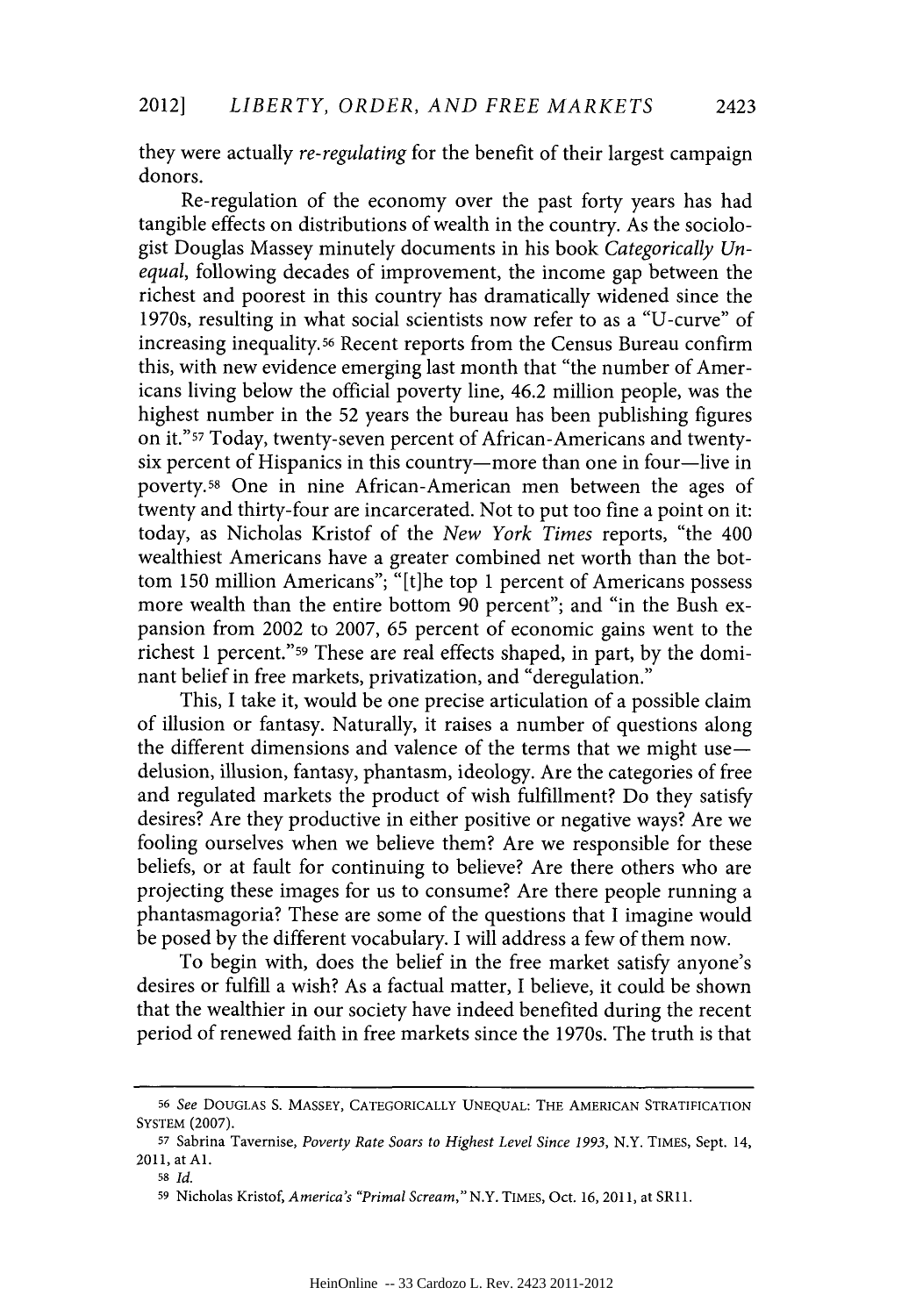the complex regulatory mechanisms necessary for a colossal latemodern economy like ours *inevitably* distribute wealth in large and small ways. Tax incentives for domestic oil production and lower capital gains rates are obvious illustrations. But there are all kinds of more minute rules and regulations surrounding our wheat pits, stock markets, and economic exchanges that have significant wealth effects: limits on the ability of retail buyers to flip shares after an IPO; rulings allowing exchanges to cut communication to non-member dealers; fixed prices in extended, after-hour trading; even the advent of options markets.<sup>60</sup> The mere existence of a privately-chartered organization like the Chicago Board of Trade, which required the State of Illinois to criminalize and forcibly shut down competing bucket shops, has large distributional wealth effects on farmers and consumers-and, of course, bankers, brokers, and dealers.61 The growing economic inequality in this country during a period that can only be fairly described as "neoliberal" suggests that the belief in the free market may well have served the economic interests of the political and social elite, who shape state regulation. It has certainly not served the economic interests of the middle- and lower-class (most members of the Tea Party and the Occupy movement, for instance). This has been productive for many, clearly, but not for others. For the former, it has been somewhat better perhaps than wish fulfillment. For the latter, it may satisfy a desire without necessarily realizing it.

What exactly is that desire? For the mass of Americans who do not benefit materially from these beliefs—and I am thinking here, naturally, of the vast majority of Tea Party members who do not form part of the top wage earners in this country-what desires are being met? There is no doubt that the vast majority of Tea Party members embrace the idea of the free market. It is something that largely defines the movement. The Tea Party Patriots, an umbrella organization of more than two thousand local Tea Party groups that best reflect the grassroots origins of the movement, has taken as its motto: "Limited government, fiscal responsibility, and free markets."62 This is a constant refrain throughout the larger social movement. Dick Armey states in *Give Us Liberty, for* instance, that "[t]he most powerful, proven instrument of material and social progress is the free market. The market economy, driven **by** the accumulated expressions of individual economic choices, is the only economic system that preserves and enhances individual liberty."63 Sarah Palin echoes these sentiments in her book *Going Rogue:* "No one

*<sup>60</sup>See* HARCOURT, *supra* **note** 54, **at 176-90.**

*<sup>61</sup>See generally id.*

**<sup>62</sup>**KATE ZERNIKE, **BOILING** MAD: **INSIDE TEA** PARTY AMERICA 143 (2010).

**<sup>63</sup>** DICK ARMEY **&** MATT KIBBE, GIVE **US** LIBERTY: **A TEA** PARTY MANIFESTO **156** (2010) **(quoting and endorsing the "Contract with America").**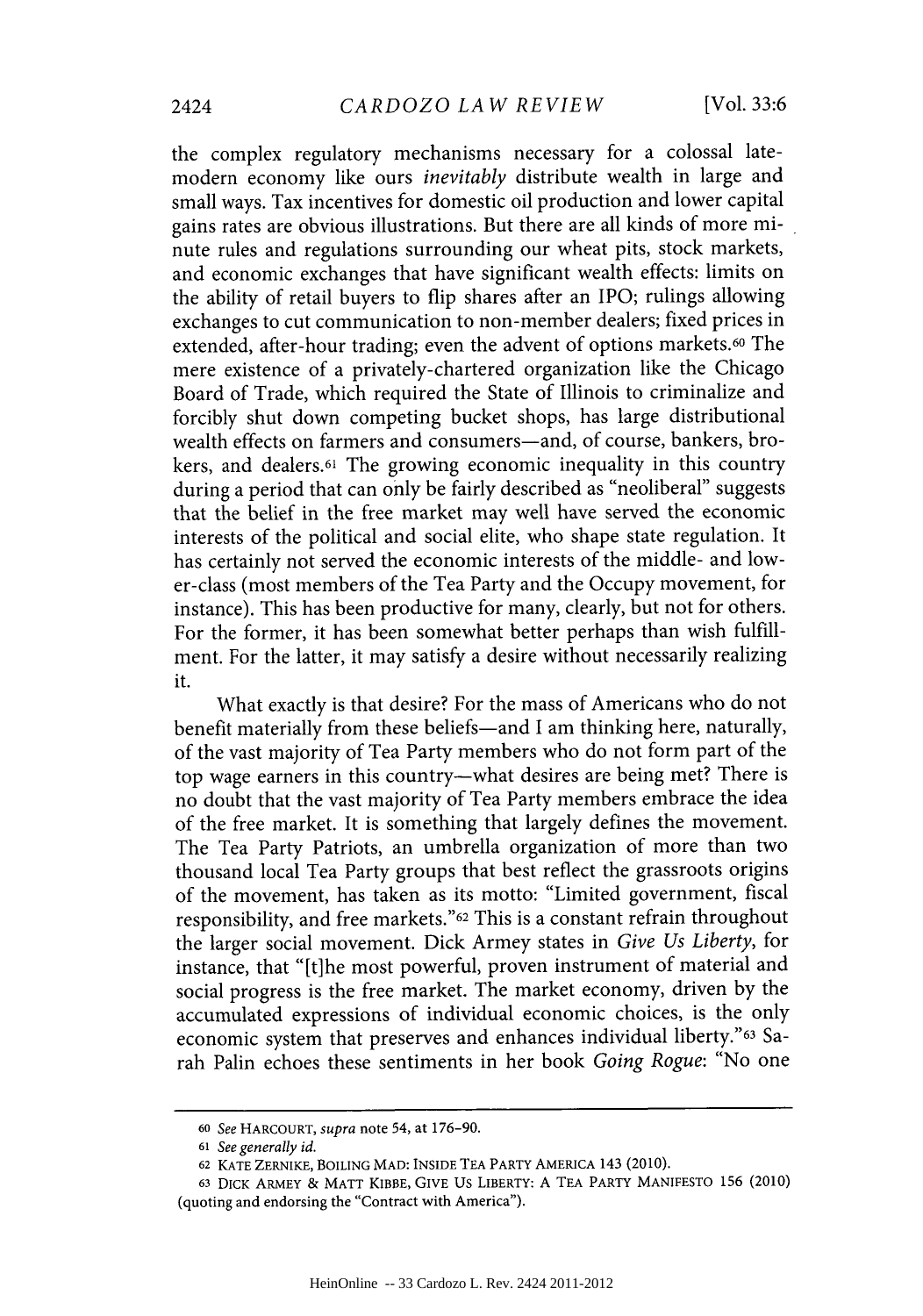person is smart enough to control and predict markets. The free market is just that: free to rise or fall, shrink or expand, based on conditions that are often outside human control."64 Palin adds: "Government interference in market cycles is just as dangerous as government-directed programs that encourage permanent dependency. In both cases the rewards for responsible behavior and the penalties for irresponsible behavior are removed **by** the state."65 Or, more succinctly, Palin declares, "America was built on free-market capitalism, and it is still the best system in the world."66 Similarly, Glenn Beck declares in his *Common Sense:* "You cannot take away freedom to protect it, **you** cannot destroy the free market to save it, and you cannot uphold freedom of speech **by** silencing those with whom you disagree. To take rights away to defend them or to spend your way out of debt defies common sense."67

What these passages reveal is the intimate connection between the belief in the free market and the wish for freedom and individual liberty. What is also revealed is the connection between being American, being a patriot, and certain feelings of superiority to those of other nationalities and cultures. In this sense, the belief in the free market may well have a dimension of the illusion, in a Freudian sense, insofar as it satisfies particular desires. This is, at least, consistent with what Kate Zernike has found. Zernike writes: "To its activists, the Tea Party movement quickly became something more than a protest. It was more like a religion. It had given them a community, and it had given them a cause, which they embraced like a crusade."68 Zernike continues:

The language and the symbols of the movement helped encourage that sense of mission, the feeling that they were the true patriots. But for many people, there was enough appeal in simply having that community, a place to get out their frustrations. Outsiders who underestimate the movement failed to appreciate how much it had come to mean to those involved.69

It is also consistent with many of the writers from whom Tea Party members draw inspiration, such as Ayn Rand, Friedrich Hayek, Milton Friedman, William F. Buckley, and the French philosopher Frederic Bastiat.70 Glenn Beck has, as we all know, sent sales of Hayek's *The Road*

**<sup>64</sup>**SARAH **PALIN,** GOING **ROGUE: AN** AMERICAN LIFE **389-90 (2009).**

**<sup>65</sup>***Id.* at **390.**

**<sup>66</sup>***Id.* at **360.**

**<sup>67</sup>GLENN** BECK, **GLENN** BECK'S **COMMON SENSE:** THE CASE **AGAINST AN OUT-OF-CONTROL** GOVERNMENT, INSPIRED BY **THOMAS** PAINE, **17 (2009).**

**<sup>68</sup>**ZERNIKE, *supra* note **62,** at 124.

**<sup>69</sup>** *Id.*

**<sup>70</sup>***See, e.g.,* ARMEY **&** KIBBE, *supra* note **63,** at **69** (discussing Milton Friedman); ZERNIKE, *supra* note **62,** at **128;** Noah Kristula-Green, *Tea Party Embraces Ayn Rand,* FRUMFORUM.COM (July **31,** 2010, **1:27** AM), http://www.frumforum.com/conservatives-make-room-for- ayn -rand; Keally McBride, Tea Party Rules: Rousseau's American Tour **2011,** at 2, 14 (unpublished manu-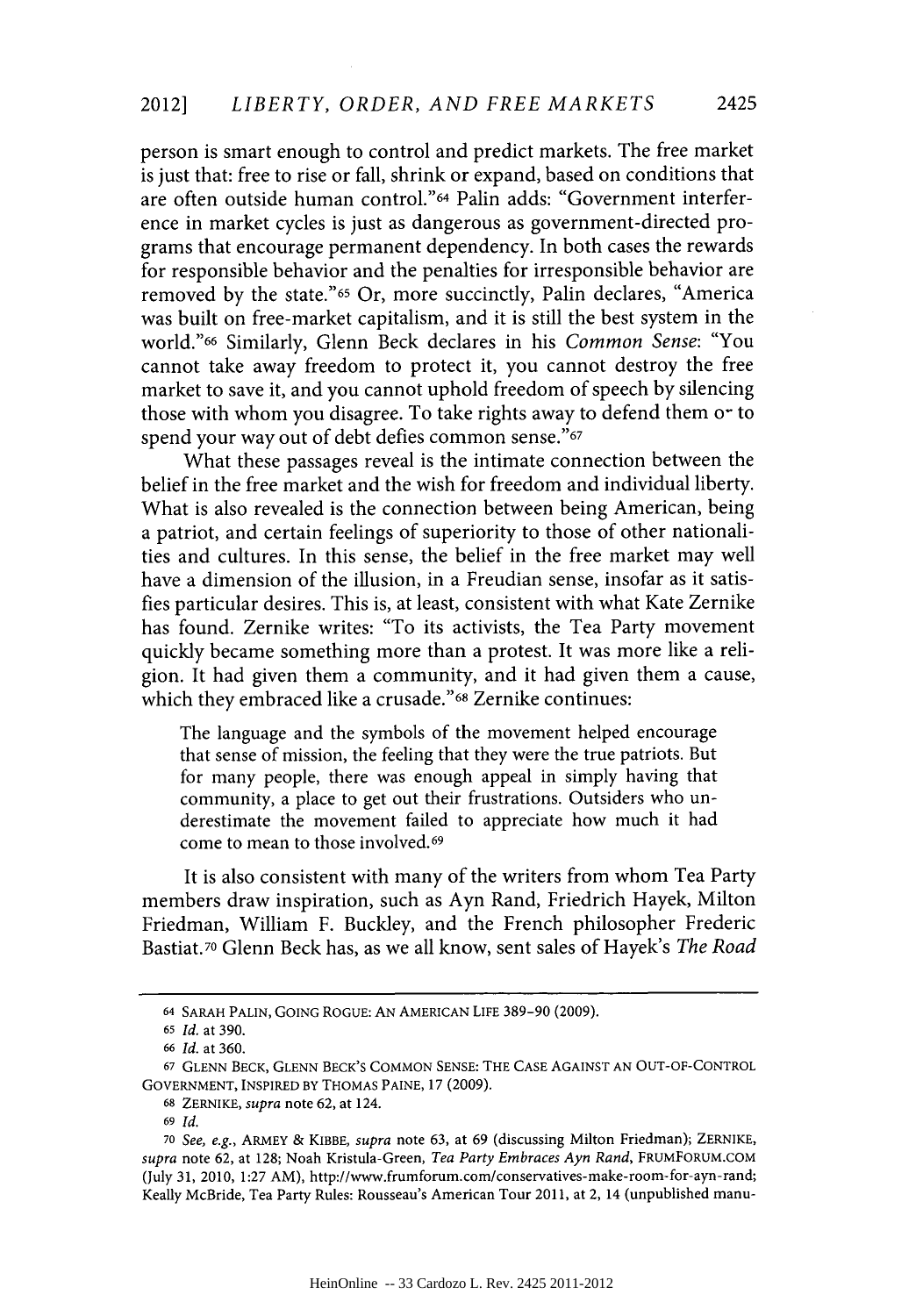*to Serfdom* skyrocketing.71

The belief in free markets, moreover, is not simply delusional. It is not just self-deception. There are people who have aggressively promoted these theories, including thinkers such as Hayek and Friedman, and politicians such as President Ronald Reagan and Prime Minister Margaret Thatcher. But, as **I** have argued elsewhere, I think it is also important to explore the subjective dimension of these beliefs.72 It is a bit too easy to always point fingers at neoconservative thinkers and absolve ourselves of any responsibility. **73** In fact, a large part of the critical intervention in *The Illusion of Free Markets* is precisely to explore our own involvement in the widely shared belief in the incompetence of government in the economic realm-shared, as we have seen, **by** a vast majority of the American people. It is important to explore how that idea has flourished since the eighteenth century; why there has been so little resistance; and what other interests or fantasies it has served in the process. What has made it so irresistible to so many people?

And here, **I** suspect, part of the answer must lie in the seduction of freedom. The appeal of liberty is indeed a powerful motivatorespecially when it is tied, as it has been since the Physiocrats, to the notion of orderliness. Hayek himself recognized this well.74 The idea of natural order is so seductive. As David Harvey suggests, "[c]oncepts of dignity and individual freedom are powerful and appealing in their own right. Such ideals empowered the dissident movements in eastern Europe and the Soviet Union before the end of the Cold War as well as the students in Tiananmen Square."75 They are precisely what made the Physiocrats sound so revolutionary in their day. It is what gave them so much momentum and made them so influential. And it is what propelled their beliefs into the twenty-first century.

#### **CONCLUSION**

Renata Salecl provocatively writes in *Choice* that "[flollowing Walter Benjamin's prediction that capitalism would function as a new form of religion, some today argue that the market has become God: until the recent financial crisis anyone opposed to the dogma of the free market

script) (on file with author).

*<sup>71</sup>See* Justin Lahart, *The Glenn Beck Effect: Hayek Has a Hit,* WALL **ST. J.** (June **17,** 2010, **6:00** AM), http://blogs.wsj.com/economics/2010/06/17/the-glenn-beck-effect-hayek-has-a-hit/.

**<sup>72</sup>**Harcourt, *supra* note 43, at 46-48.

**<sup>73</sup>***Id.* at 48.

**<sup>74</sup>***See* **F.A.** HAYEK, THE ROAD TO SERFDOM 124-33 **(2007)** (1944).

**<sup>75</sup> DAVID** HARVEY, **A** BRIEF HISTORY OF NEOLIBERALISM **5 (2005).**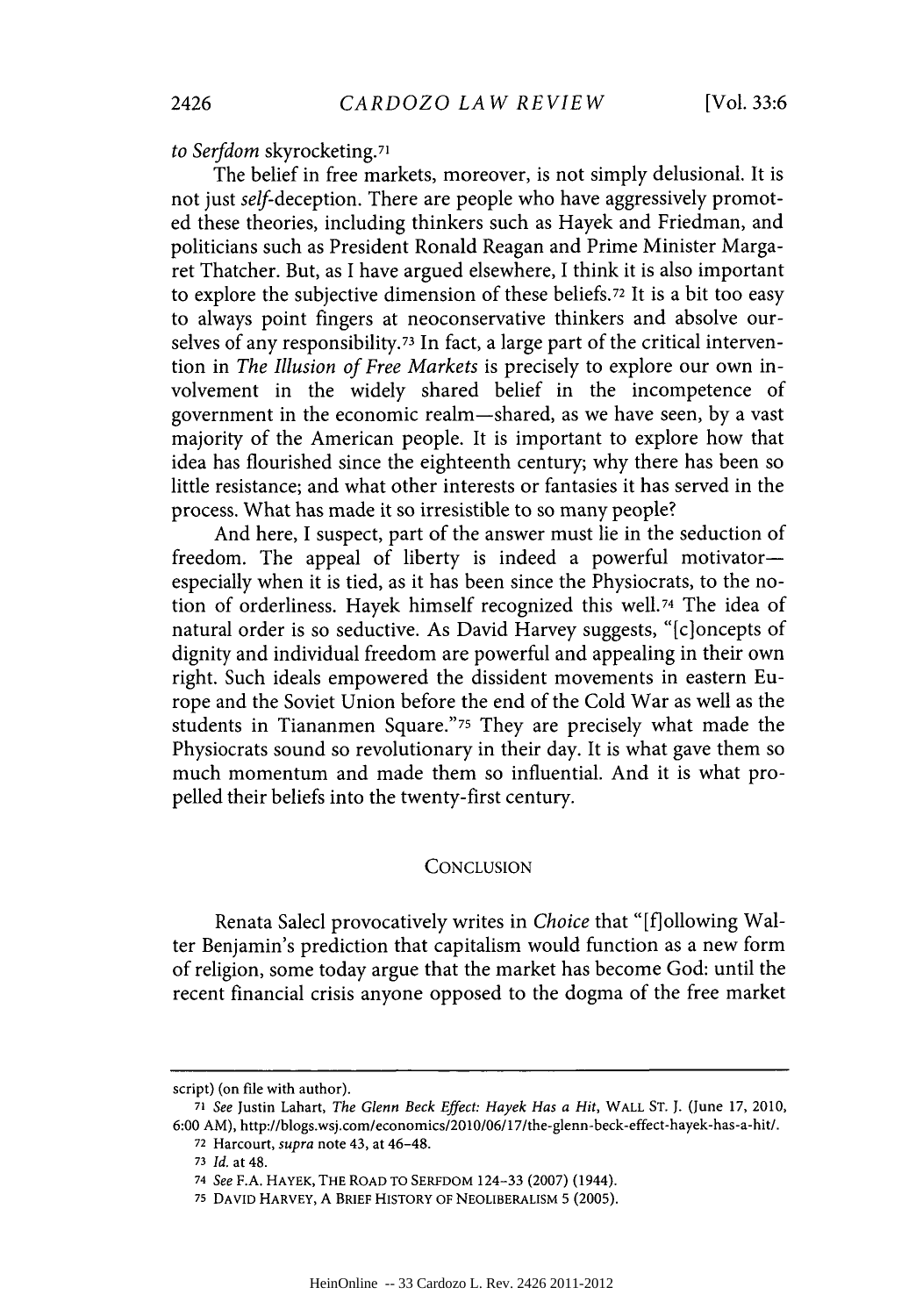economy was labeled a heretic."76 It is amusing to discover, in light of this, that a recent survey of religious attitudes reveals that an unexpectedly large percentage of Americans associate the free market with god.

According to the most recent Baylor Religion Survey of 1,714 American adults, about twenty percent of Americans "combine a view of God as actively engaged in daily workings of the world with an economic conservative view that opposes government regulation and champions the free market as a matter of faith."77 As sociologist Paul Froese, co-author of the survey, suggests, "[t]hey say the invisible hand of the free market is really God at work."78 "They think the economy works because God wants it to work. It's a new religious economic idealism," Froese explains:79

When Rick Perry or Michele Bachmann say "God blesses us, God watches **us,** God helps us," religious conservatives get the shorthand. They see "government" as a profane object-a word that is used to signal working against God's plan for the United States. To argue against this is to argue with their religion.80

It is amusing to see how reality mimics theory. The concepts of fantasy, illusion, and phantasmagoria were, from the start, closely associated with the religious sphere. Recall that Marx drew on religion as the best analogy for the mystification of commodities, and Freud explored the future of religion as a form of illusion. Still today, the religious dimension remains extremely enlightening, especially insofar as it reveals how beliefs that are non-evidentiary can become "truthful" and gain traction.

What bothered Foucault most with the term "illusion," in his later work, was that it signaled (to him at least) that beliefs could be easily dismissed as false or did not have "real" **effects.81** There is something to that, on some interpretations of the term "illusion." Freud, for instance, imagined that psychoanalysis could dispel illusions. He wrote, regarding the illusion that children are without sexuality, that the belief could be "destroyed **by** psycho-analysis."82 Some might argue, of course, that the full psychoanalytic method is extremely demanding. **I** have no doubt that that is true. But Foucault's point, ultimately, rings true as well. In the end, it is important to recognize how these imaginaries-how re-

**<sup>76</sup> SALECL,** *supra* note **30,** at **67.**

**<sup>77</sup>**Cathy Lynn Grossman, *Religion Colors Money Views; Survey Reveals Many See God Steering Economy, Government As Meddlers,* **USA TODAY,** Sept. 20, 2011, at 5B; *Deus ex machina: Faith in the Free Market,* **ECONOMIST** (Sept. 20, 2011, **8:23** PM), http://www.economist.com/blogs/freeexchange/2011/09/deus-ex-machina.

**<sup>78</sup>**Grossman, *supra* note **77.**

**<sup>79</sup>***Id.*

**<sup>80</sup>***Id.*

**<sup>81</sup> FOUCAULT,** *supra* note 44, at 21-22.

**<sup>82</sup> FREUD,** *supra* note 12, at **31.**